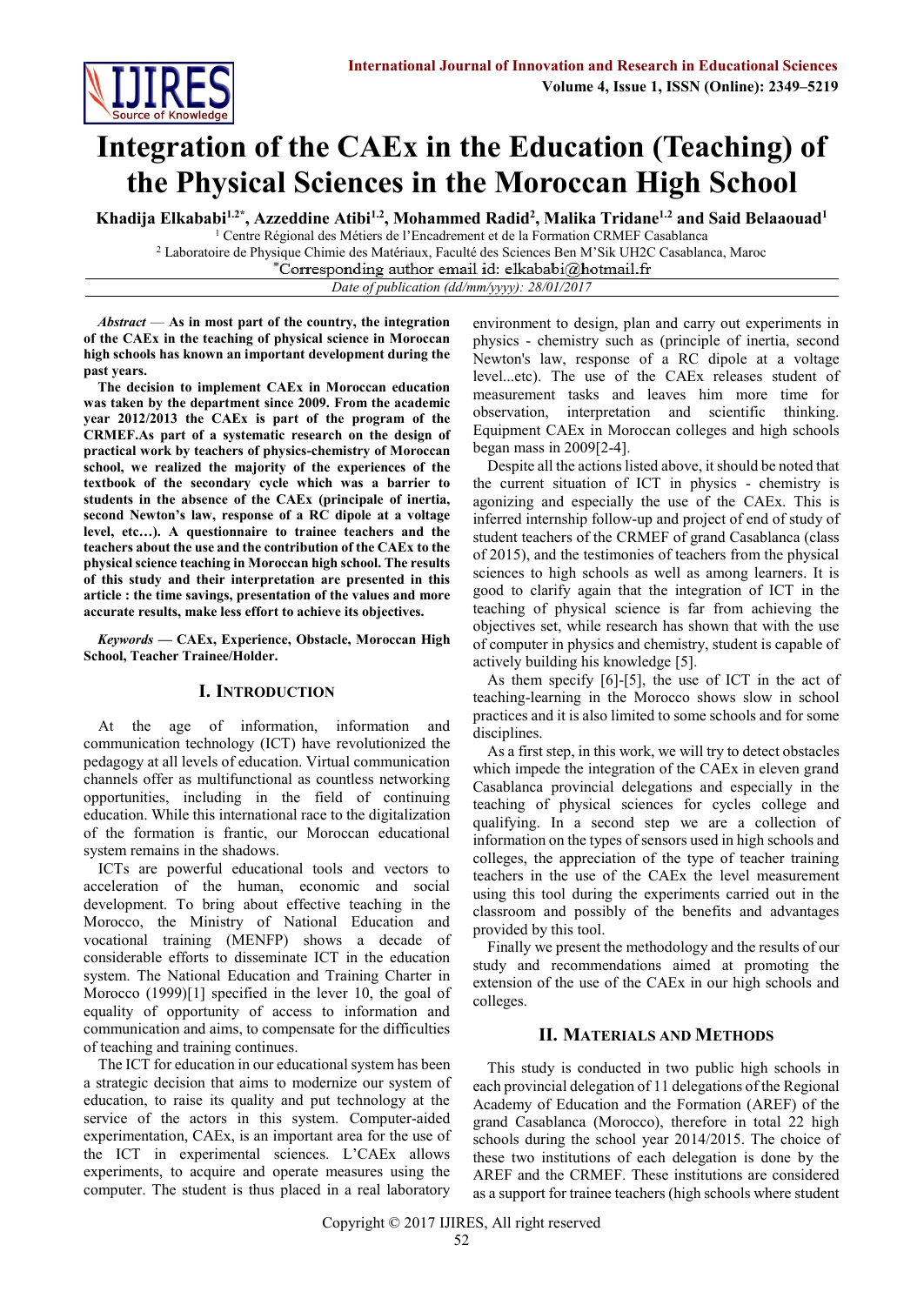

teachers perform their professional situation, MSP), it is related to facilitating the process of research reasons. The population targeted for this study consists of 44 physical sciences of secondary education teachers qualifying, 12 trainers Faculty of physical sciences CRMEF, 48 student teachers in this section which was a sample of 104. For the collection of information in relation to the problem under study, we resorted to the questionnaire and the interviews as an investigation tool.

*The questionnaire:* The data collection was conducted through anonymous, distributed questionnaires on the eleven provincial delegations of grand Casablanca (Morocco), mainly on the two high schools public of each delegation, and CRMEF. The survey ran from the beginning of month November 2014 until the end of the month of December 2014.The prepared questionnaire aims clear answers on 6 points fundamental objects of the survey:

- 1. Equipment of the institution in material the CAEx .
- 2. Control of the CAEx.
- 3. Preferably classic experience or experience with the CAEx.
- 4. Advantages and disadvantages of the use of the CAEx
- 5. Coaching and training teachers to use the CAEx.
- 6. Use of the CAEx class: importance and obstacles

**Observations of settlements:** Contacts of science teachers physical and observations have been made mainly in two qualifying each delegation of secondary education institutions and an institution of higher education (CRMEF). The observation has been targeted on the presence of different types of sensors, interfaces, data Chow, number of teachers of science physical and number of classes involved in physical science.

*Evaluation tests:* Tests were performed with trainee teachers of physical science at the CRMEF Grand Casablanca. These tests evaluate the capacity of student teachers to prepare reports, projects of end of study integrating the CAEx in physics - chemistry: experiments in chemistry - physical, educational use of the CAEx, realization of graphs with Excel.

*Maintenance and testimony:* Interviews were conducted with all teachers of physical sciences and directors of establishments involved in the investigation, the questions are open and oriented towards the CAEx integration environment and these barriers.

*Originality of this study:* To make a teaching comparison between the method using the CAEx and the classic experimental method (without the CAEx), project of end of study (PFE) integrating the CAEx were made with 8 trainee teachers of the section physical chemistry at CRMEF. The result of this work shows how the method using the CAEx is required for the facilitation of the learning, the correction of the representations of learners and course planning.

### **III. RESULTS AND DISCUSSION**

The results revealed that more than 59% of surveyed teachers have never integrated the CAEx in education (Figure 1), 36% reported that they used the CAEx to attend some parties course learners although almost all establishments are equipped with the CAEx.

The countries of Northern Europe are those where the use of the CAEx by teachers is the most important and most widespread, for example at 90 percent in Finland, in this country most teachers say use digital tools in particular, individualized learning purposes.In France, according to a survey by the Ministry of national education, 2008, 64% of secondary school teachers use the CAEx. In 2011, according to the the Ministry of French national education Profetic survey, 77% of teachers use the CAEx with their pupils, of whom at least once a week [8].



integrating the CAEx in class

Our study clearly shows that the majority of teachers of physics chemistry 11 delegations of the AREF of the grand Casablanca (Morocco) do not incorporate the CAEx in practices in the classroom. On the other hand, in France, the CAEx is one of the most widespread in french schools from 1993 [9]. The CAEx is very convenient to teach chemistry and Physics makes individuals more students, she is able to develop a spirit of initiative among the learner and enhances its possibilities [7].

*Barriers to the use of the CAEx in class: Figure 2* shows that the majority (71%) of the teachers surveyed say not to use the CAEx lack of training or the lack of computer equipment in schools (53%). Other teachers (less than (40%) consider that it is rather the lack of time and/or the overload of classes that hinder the use of the CAEx.



Fig. 2. Obstacles to the use of the CAEx in class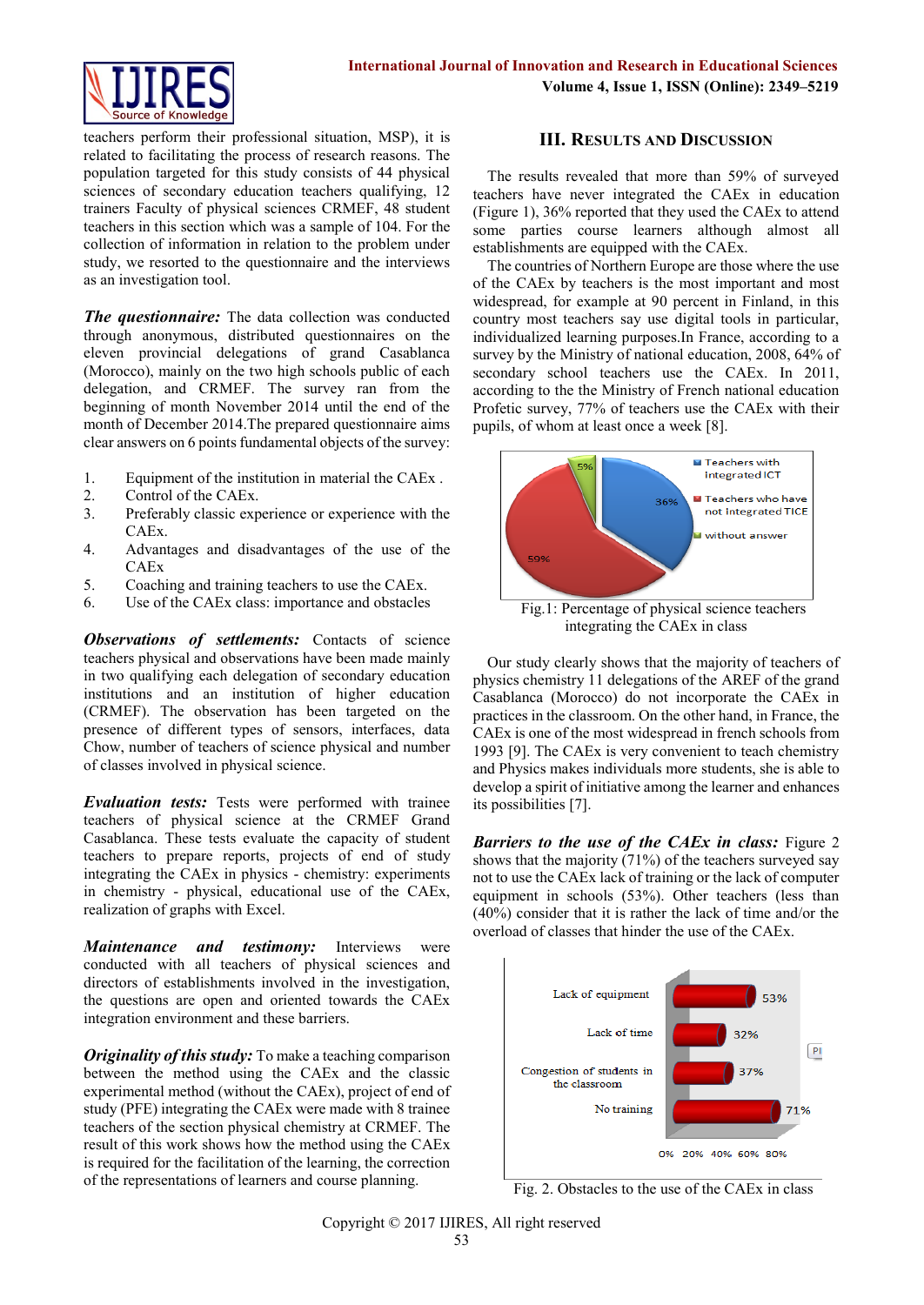

In addition, maintenance with pedagogical administration officials showed other obstacles to the use of the CAEx in particular:

- Use of Classroom Time and Room Use Times with Incompatible Data Shaw;
- Too busy schedule;
- Lack of technical assistance to users;
- The number of computers for each institution remains insufficient compared with the numbers of students and is often used only for educational management and the preparation of examinations.
- Insufficient data shaw that plays an important role in the integration of the CAEx in class due to its use by all disciplines.

The results (Table 1) show that (100%) of teachers believe that the integration of the CAEx in education easier and improves the motivation of students and (67%) considers that the CAEx reinforces learning and (82%) say that the CAEx helps improve the pedagogy of teaching. During our interviews, more (82%) of teachers reported that the use of the CAEx helps relief task and time savings especially in the experiments. Adding to this a strong motivation of students, and interaction and also promotes the construction of new scientific concept. So we can say that the CAEx represents a solution, on the one hand to make the student more attentive, honest, which receives scientific information and engages in the learning process. On the other hand, teachers report that they become facilitators in the presentation of the lesson.

These results are also observed in several investigations in France and Europe, indeed, according to the PROFETIC study, (97%) of teachers deemed useful or very useful the CAEx in their class and this very positive perception of digital tools is not a french speciality : it occurs in all European countries [10].

Table 1 : Representation of the teachers of physical science on the usefulness of the CAEx

| Category                           | Percentage of<br>lessons |
|------------------------------------|--------------------------|
| Easier                             | 100%                     |
| Reinforce learning                 | 67%                      |
| Improve the motivation of students | 100%                     |
| Improve the pedagogy of teaching   | 82%                      |

All teachers reported that they received a short training (from 4 to 5 days) and all are agreements that this training were inadequate. These training were the most of time supervised by teachers and only (10%) were framed by education inspectors.

# **IV. CONCLUSION**

The results of our survey (questionnaire, interview, draft IEPs) show that there is not a real pedagogical integration of the CAEx in practices of teaching and evaluation in physical science in the schools of the AREF of Grand Casablanca. This observation was reported already in the

AREF of Marrakech [11]. The reasons are for some a lack of training in this educational tool and for others a lack of time to perform the experiments. Despite that the Ministry has managed to put at the disposal of the teachers holders and trainees training materials to the CAEx (53%) institutions, it could not ensure the effective use of the CAEx by the teachers of physics chemistry in class. The initial training of teachers does not encourage the integration of the the CAEx. The focus should be more on step by step.

Indeed, the self-study that has a fundamental place in the computer field, should be encouraged through digital workspaces, formations remotely [11], contests innovative teachers and orientation and refresh days[12]. Moreover, a great desire was still observed in teachers to update their 'know-how' to teach [13] and their ability to master and integrate the CAEx in education.

However, trainee teachers are excited to use this tool in the practical parts of education. It must be given again attention to this new generation that can improve the level of education in the Morocco and integrate without difficulty technology in education.

Deducted IEPs of trainee teachers results show that the method using the CAEx has allowed to identify, correct, present values and more accurate results and overcome the technical and educational barriers than the classical method (without the CAEx) could not resolve. In addition this method saves time by the data processing and plotting of curves which facilitates the work of the teacher during the meeting of course to be able to complete the programme in the desired time and on the other hand to correct representations of learners and steer them in the right direction. On the other hand, it processes the data and quickly turns the algebraic values in digital and plot corresponding curves instantly while in the classical method, it is necessary to gather all the data before you build a meaningful representation. Hence the method using the EXAO was able to fill the pedagogical, technical and scientific gaps in the classical method. There are disadvantages to the use of the CAEx as a didactic tool. According to our survey (questionnaire, interview, draft IEPs), its disadvantages are that the student only manipulates manually, does not trace graph itself. Therefore it does not acquire empowers autonomy and becomes dependent on this educational tool.

#### **REFERENCES**

- [1] Charte nationale d'Education et de Formation (National Education and Training), Maroc, 1999.
- [2] Feuille de Route comité de pilotage du programme génie, 23 janvier 2009, direction du programme GENIE du ministère (Engineering Program Steering Committee Roadmap, January 23, 2009, Departmental GENIE Program Branch).
- [3] Messaoudi F. et Talbi M., Réussir l'intégration des TICE au Maroc : regard sur le déploiement de la stratégie nationale GENIE. Association EPI, Mars. 2012 (Messaoudi F. and Talbi M., Successful integration of ICT in Morocco: look at the deployment of the national strategy GENIE. EPI Association, Mars. 2012).
- [4] M. Khaldi, M. Erradi, S. Ezzahri, M. Talbi, S. Benmokhtar, A. Bennamara, Proposition d'une stratégie d'intégration de l'outil informatique outil d'investigation scientifique dans l'enseignement expérimental de la chimie dans une E.N.S. au